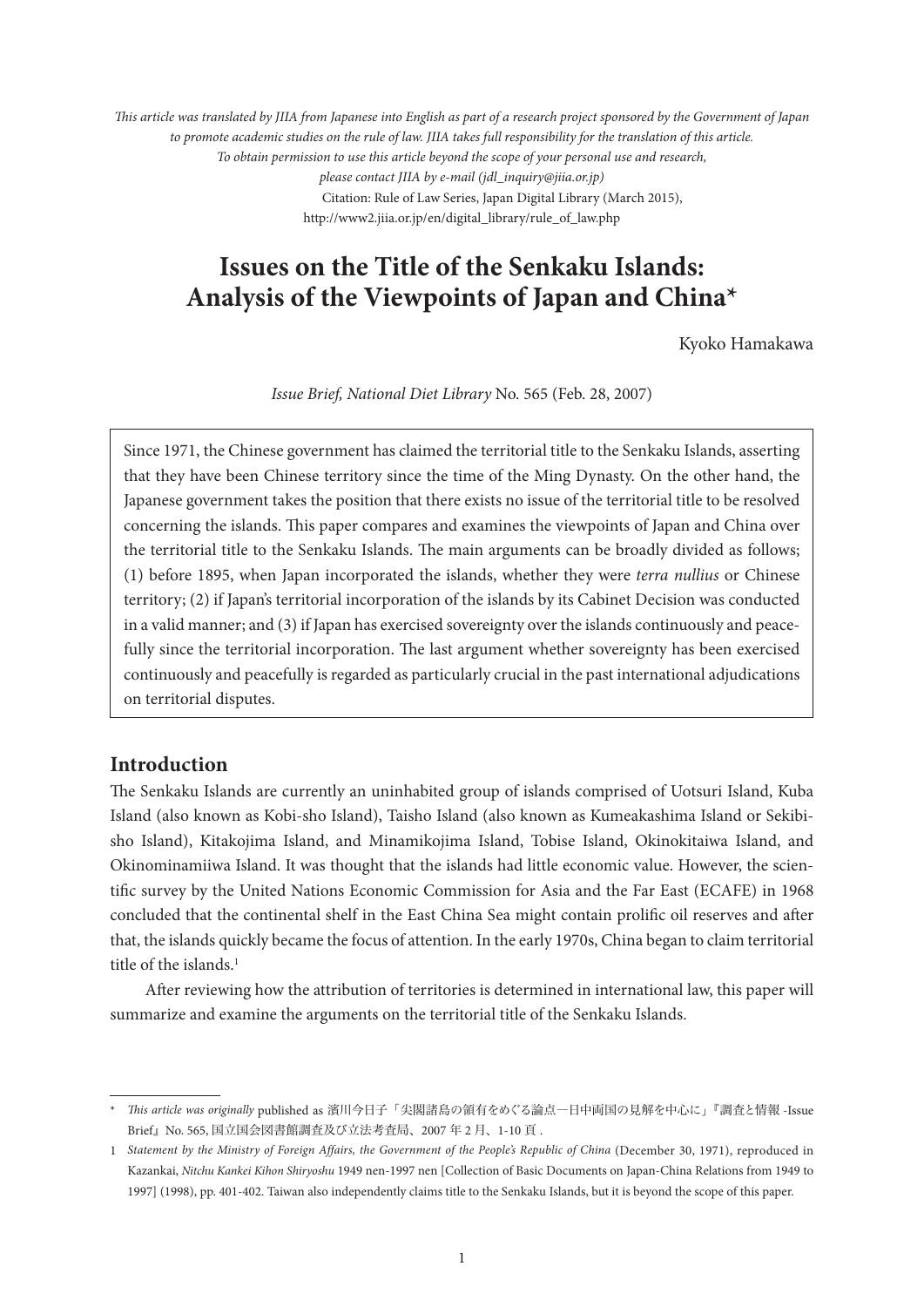Figure 1: The composition of the Senkaku Islands Figure 2: The Location of Uotsuri Island



Sounce: Each map is from the website of the Ministry of Foreign Affairs

## **I. International Law concerning the Attribution of Territory**

A territory belongs to the state that possesses the title to that territory. Territorial title provides the foundation or grounds that enable a state to validly exercise sovereignty over a specific territory.<sup>2</sup> As the modes for states to acquire territorial title, occupation, accretion, cession, annexation, conquest, and prescription have traditionally been recognized.<sup>3</sup> Among these modes of acquisition, Japan bases its title to the Senkaku Islands on occupation.

#### **1. Theory of Occupation**

Occupation means that a state occupies effectively *terra nullius*, an area that does not belong to any state, with an intention to possess that territory.

A state generally expresses its intention to possess a territory through a declaration or a notification to other states that it will incorporate the relevant area into its own territories. However, according to the mainstream opinions, neither a declaration nor a notification is an absolute requirement in order for a state to show its intention to acquire a territory because its intention can be assumed from specific state activities and other relevant facts.<sup>4</sup>

Effective occupation, in other words, signifies the substantive state activities that prove the intention of possession. Today, it is said that physical occupation in the form of the actual use or settlement is not necessarily required and that social possession in the sense of establishing sovereignty is considered to be sufficient.<sup>5</sup>

# **2. The Importance of the Continuous and Peaceful Display of Territorial Sovereignty in the International Judicial Precedents**

In a traditional legal theory, once a state has acquired territorial title, this immediately generates opposability

<sup>2</sup> Takane Sugihara et al., *Gendai Kokusaiho Kogi dai 3 pan* [Lectures on Modern International Law] (3rd ed., 2003), p. 105.

<sup>3</sup> The respective definitions are briefly summarized in Akira Kotera, *Paradaimu Kokusaiho: Kokusaihou no Kihon Kosei* [Paradigms in International Law: the Basic Structure of International Law] (2004), pp. 121-122.

<sup>4</sup> Sugihara, *supra* note 2, p. 106.

<sup>5</sup> Shuichi Furutani, "Kokusaihou ni okeru Ryodo/Kokkyo" [Territories and Borders in International Law], *Yurashia Kenkyu* [Eurasian Studies], Vol. 34 (2006), p. 34.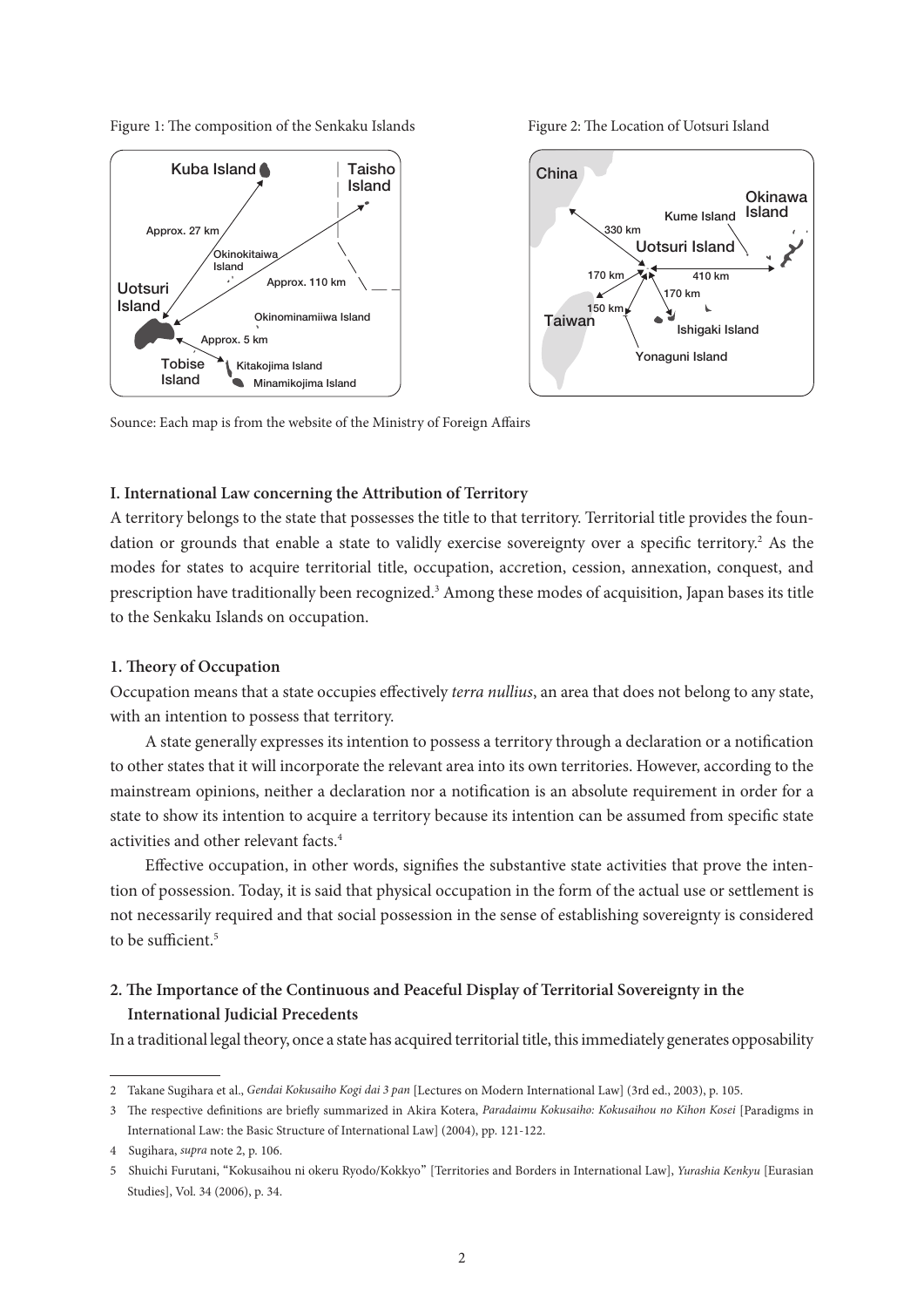to all other states. Hence, there should be no concurrent claims of the title among states to a specific area.

In reality, however, a dispute may occur under the circumstances where it is not clear if a state has acquired the territorial title. In these instances, each state concerned brings different evidence to claim its title and it is difficult to reach an all-or-nothing judgment based on a traditional theory, in which a single state absolutely possesses the title and others do not.

In the *Island of Palmas* case (1928),<sup>6</sup> without relying on the traditional modes of territorial acquisition, such as occupation and prescription, the Permanent Court of Arbitration applied the element whether the title acquired had been maintained, by stating that "the continuous and peaceful display of territorial sovereignty … is as good as a title."7 It can be said that in this case, the court made the judgement based on a comparative factor that which of the parties had controlled the disputed territory more effectively.

Since the *Island of Palmas* case, this legal principle of effective control has been followed as a judicial precedent for territorial disputes. Additionally, it is considered to be highly important the recognition or the acquiescence of other states, especially the other party in the dispute, to a continuous display of "actual control," since it proves the peacefulness.<sup>8</sup>

## **3. The Critical Date**

The date that the dispute arose or that the territorial title was established is called the "critical date." International law recognizes only the facts and the state activities occurred prior to a critical date as evidence. There is no single method for determining a critical date and ultimately it is entrusted to the judgment of court. There are some cases where the parties to a dispute claimed different critical dates but courts did not specifically admit these dates.<sup>9</sup>

# **II. The Bases of Claims before the Territorial Incorporation of the Senkaku Islands into Japan**

China claims concerning the Senkaku Islands that "as early as the Ming Dynasty, these islands were already included in China's coastal defence zone, and they were […] part of the islands appertaining to Taiwan, China. The boundary between the territories of China and the Ryukyus was marked between Sekibi-sho Island and Kume Island."<sup>10</sup> In the following sections, the author will review the documents that are considered to be evidence to support China's claim that historically the Senkaku Islands have been its territory, and then will examine the validity of this claim.

## **1. "The Coastal Defense Zone"**

In the 1560s Japanese pirates, *wako* (in Chinese *wokou*), raged around the central and southern coasts of China in the 1560s and they were a serious threat to the Ming Dynasty.11 It is said that China established a coastal defense zone against *wako*, within which China claims that the Senkaku Islands were included.

<sup>6</sup> This is a case concerning the territorial title of the *Island of Palmas* off the coast of Mindanao in the Philippines between the United States and the Netherlands. *Island of Palmas (Netherlands v. U.S.), Reports of International Arbitral Awards*, Vol. 2 (1948), pp. 829-871.

<sup>7</sup> Ibid., p. 839.

<sup>8</sup> Akira Kotera, "Paradaimu Kokusaiho (dai 10 kai): Rikuchi to Tairikudana no Kizoku" [Paradigms in International Law (Lecture No. 10): Attribution of Land and Continental Shelf], *Hogaku Kyoshitsu* [Legal Classroom], No.256 (2002), p. 132.

<sup>9</sup> See the judgement by the International Court of Justice on the *Minquiers and Ecrehos (United Kingdom v. France), Advisory Opinions and Orders, I.C.J. Reports*1953, pp. 47-109.

<sup>10</sup> Kazankai, *supra* note 1, p. 402.

<sup>11</sup> Kyodai Toyoshi Jiten Hensan Iinkai [Kyoto University Oriental History Dictionary Compilation Committee], *Shinpen Toyoshi Jiten* [New Edition of Dictionary of Oriental History] (13th ed., 1999), p. 921.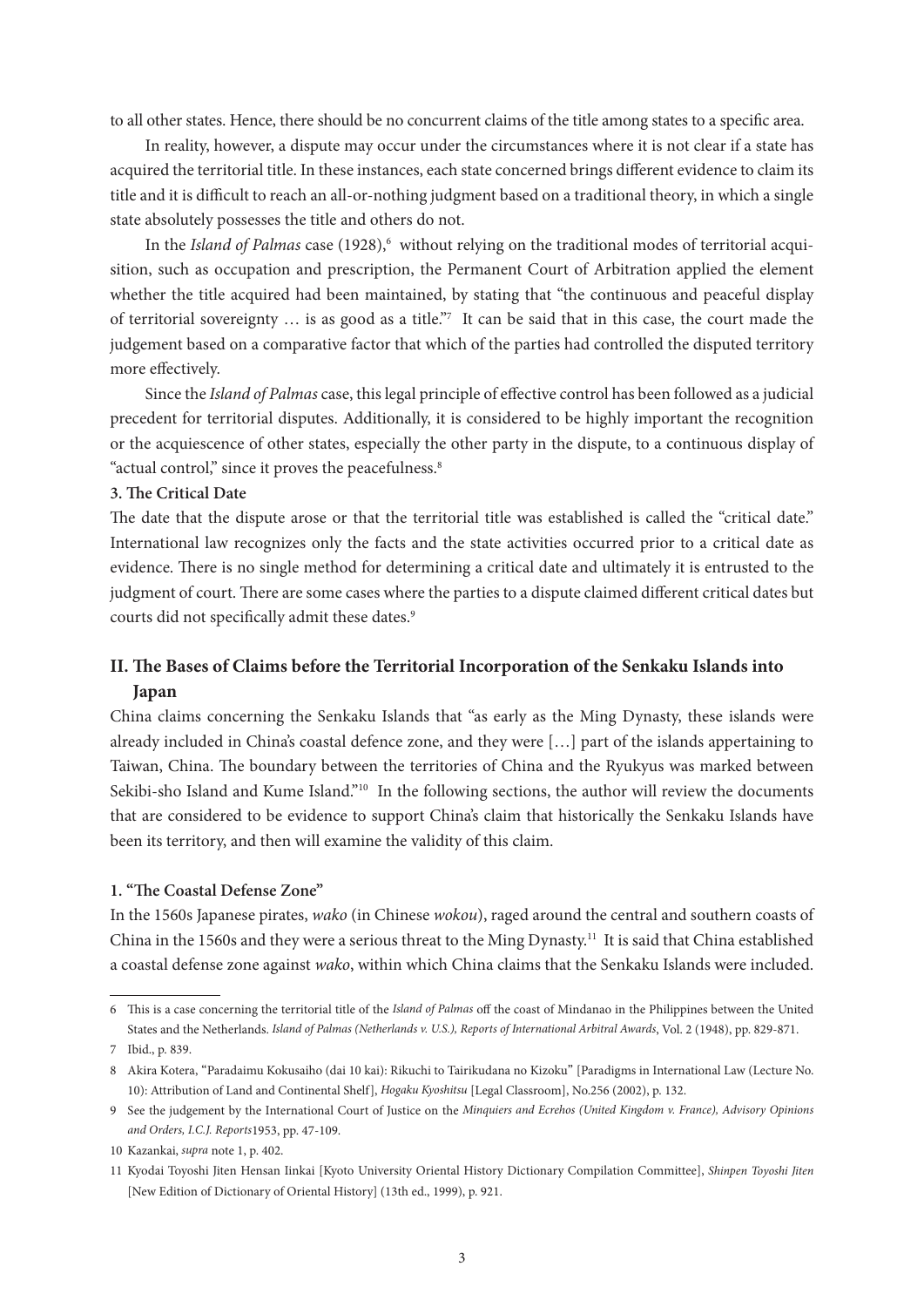Frequently cited as evidence of this claim is *Chou Hai Tu Bian* (An Illustrated Compendium on Coastal Defence, estimated to be published in 1562).12 In *Yan Hai Shan Sha Tu* (the Coastal Island and Seashore Maps) of Volume I of *Chou Hai Tu Bian*, Map 7 and Map 8 depict the islands off the coast of Luoyuan County and Ningde County in Fujian Province, and it is claimed that the Senkaku Islands are marked in these maps together with the islands comprising a chain with them, such as to Jilong Shan, Pengjia Shan, Diaoyu Yu, Huaping Shan, Huangmao Shan, Ganlan Shan, and Chi Yu.13

However, in Volume IV of *Chou Hai Tu Bian*, *Fujian Yanhai Zong Tu* (the Map of the Coast of Fujian Province) does not even illustrate Taiwan, Keelung Islet, or Pengjia Islet, let alone the Senkaku Islands. At the time when *Chou Hai Tu Bian* was compiled, China was struggling even to defend its coast of the mainland and its defence capabilities did not extend to the Penghu Islands. Therefore, it has been noted that its intention behind drawing the Senkaku Islands in *Yanhai Shansha Tu* was only to show that it was an area that needed to be paid attention to in order to defend the mainland, as these islands were on the route the *wako* used for their raids.14

#### **2. "Islands Appertaining to Taiwan, China"**

## (1) The Ming Period

The next question is whether the Senkaku Islands were "the islands appertaining to Taiwan, China."

The argument that the Senkaku Islands were islands appertaining to Taiwan bases its reasoning in the description of Uotsuri Island in *Riben Yijian* (A Mirror of Japan, 1556) "*xiaodong xiaoyu ye*" (small island [of] Xiaodong, Taiwan).

However, China at that time did not rule Taiwan, nor did it have the intention of doing so. For example, in *Ming Shi* (the History of the Ming), which is the official history book of the Ming Empire, Taiwan is described within the chapter of "The Stories of Foreign Countries" as an eastern barbarian land, and Jilong Shan in the northern part of Taiwan is also included in the same chapter.<sup>15</sup> Even supposing that the Senkaku Islands were islands appertaining to Taiwan, if Taiwan was not Chinese territory, then it does not constitute evidence that the islands belonged to China. In addition, during the period in which *Riben Yijian* was written, in light of the fact that Taiwan did not have a unified government, the description "*xiaodong xiaoyu ye*" (small island [of] Taiwan) seems to mean that geographically, not politically, the Senkaku Islands were located in the vicinity of Taiwan.<sup>16</sup>

#### (2) The Qing Period

Taiwan was incorporated into the Qing Empire in 1684.17 Thus, it needs to be examined whether the Senkaku Islands were also incorporated into the Qing Empire as the islands appertaining to Taiwan at this time.

By looking at the *Fujian Tongzhi* (General Annals of Fujian, 1684) and *Chongzuan Fujian Tongzhi*

<sup>12</sup> Shigeyoshi Ozaki, "Senkaku Shoto no Kokusaiho jyo no Chii" [The Legal Status of the Senkaku Islands], *Tsukuba Hosei* [Tsukuba Review of Law and Political Science], No.18 (1995), p. 220.

<sup>13</sup> However, it is not clear what "Mt. Ganlan" indicates and it is strange that Mt. Huaping is located to the east of Uotsuri Island. Shigeyoshi Ozaki, "Senkaku Shoto no Kizoku nit suite" [The Territorial Sovereignty over the Senkaku Islands Ⅱ ], *Refarensu* [The Reference], No. 261 (1972), p. 32

<sup>14</sup> Kentaro Serita, *Nihon no Ryodo* [Territory of Japan] (2002), p. 120.

<sup>15</sup> Ozaki, *supra* note 12, p. 224.

<sup>16</sup> The author used the expression "*xiaodong xiaoyu ye*" as used in the 1939 reproduction of *Riben Yijian*.

<sup>17</sup> The Zheng government that ruled Taiwan surrendered to the Qing Empire in 1683. In 1684, the Qing Empire annexed Taiwan in Fujian Province and established Taiwan Prefectural Office.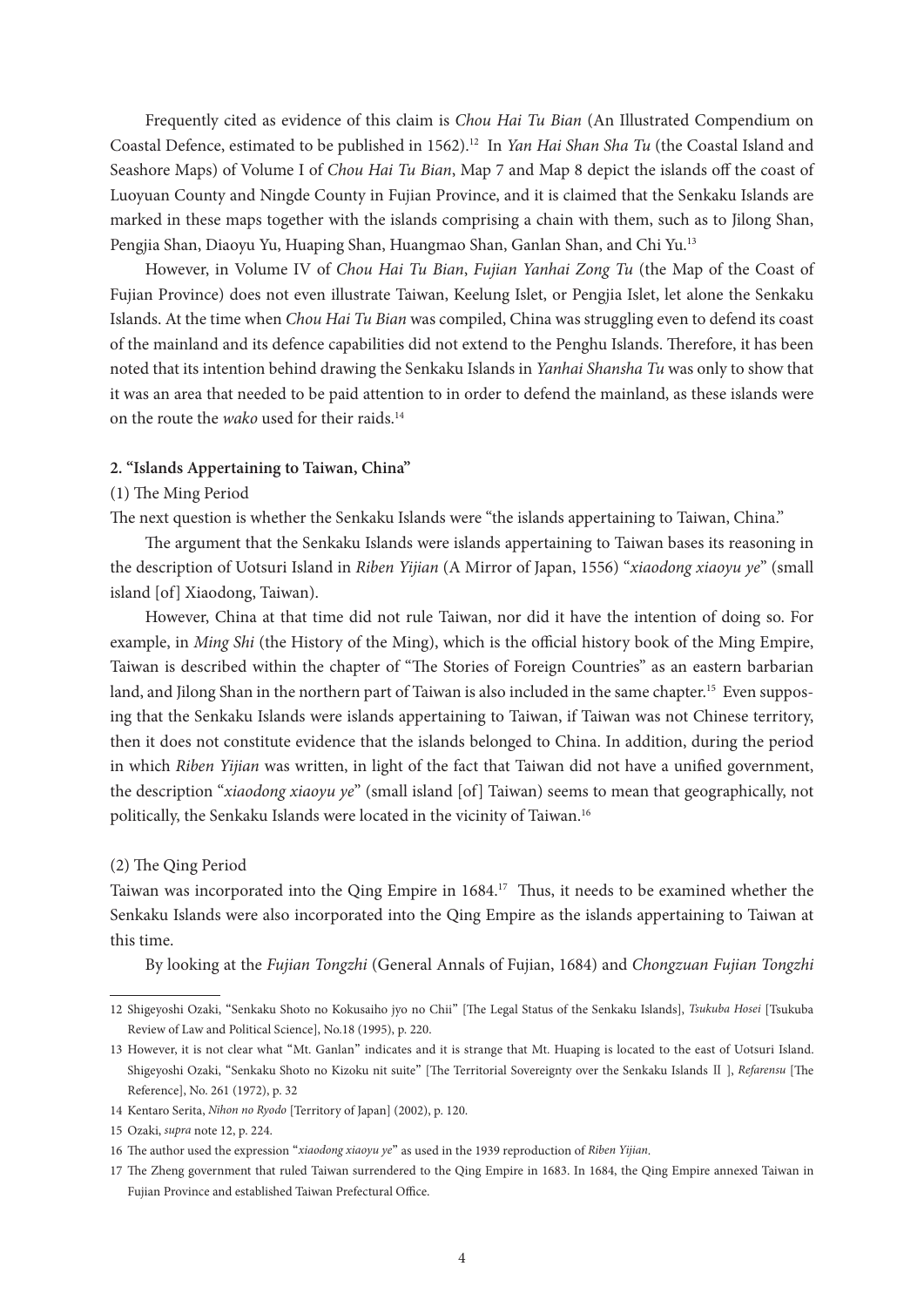(Recompiled General Annals of Fujian, 1838) compiled by the Qing government, it seems clear that at that time, the Senkaku Islands were not included within the administrative scope of Fujian Province. Neither descriptions of the Senkaku Islands nor their depictions on the maps have been discovered in any of the *Tongzhi* documents.<sup>18</sup>

Moreover, even after its incorporation into China, the northern end of Taiwan Province was set as Jilong Islet and neither Huaping Islet, Mianhua Islet, nor even Pengjia Islet were included in the administrative scope of Taiwan. Therefore, it is natural to assume that the Senkaku Islands, which are located at an even greater distance from Taiwan than these three islands, were not included in the scope of Taiwan Province under the rule of the Qing Empire.<sup>19</sup>

## (3) Hayashi Shihei's *Sangoku Tsuran Zusetsu* (Illustrated Outline of Three Countries)

The "Map of the Three Provinces and 36 Islands of Ryukyu" is a colored map attached to *Sangoku Tsuran Zusetsu* (Illustrated Outline of Three Countries) published in 1786 by Hayashi Shihei, an Edo Period statesman. In this map, territory such as Kyushu is marked in green and the territories of the Kingdom of the Ryukyus in pale brown, whereas the Senkaku Islands are identified in pink, the same color as China. This has been cited as evidence that even the Japanese recognized the Senkaku Islands as Chinese territory.20

However, despite the fact that this map was made after Taiwan was formally incorporated into China, it shows China and Taiwan in different colors and also contains many inaccuracies, such as depicting Taiwan as one third the size of Okinawa Island. Moreover, *Sangoku Tsuran Zusetsu* was written by Hayashi Shihei as a private citizen and thus it cannot be said to reflect the intention of the Japanese government. For such reasons, it has been noted that this book cannot be used as legal evidence for the Senkaku Islands to be Chinese territory.<sup>21</sup>

#### **3. The Border between the Ryukyus and China**

#### (1) Records of the *Sakuhoshi* (investiture missions)

From 1372 to 1879, the Ryukyus and China were in the *choko* (bestowing tribute) - *sakuho* (investiture or title-conferring) relations and *choko* and *sakuho* ships travelled between the Ryukyus and Fuzhou. After returning home, it was customary for the *sakuho-shi* (investiture missions) to record the conditions of the voyage as well as all the rituals and situations of the Ryukyus based on their observations and experiences and to provide these records as reference for future investiture missions.<sup>22</sup>

The descriptions in the records of the investiture missions are frequently cited as evidence in claiming that the boundary between China and the Ryukyus was between Sekibi-sho Island and Kume Island.

For example, with regards to Kume Island, it is written in *Shi Liu Qiu Lu* (the Records of the Imperial Title-Conferring Envoys to Ryukyu, a mission to the Ryukyus in 1534) that "therefore, [Kume Island] belongs to the Ryukyus," and in the *Zhong Shan Chuan Xin Lu* (the Records of Messages from Chongshan, a mission to the Ryukyus in 1719) that "[Gumi Mountain] is the mountain guarding the southwest

<sup>18</sup> Professor Ozaki has investigated this point in detail. Ozaki, *supra* note 12, pp. 226-228.

<sup>19</sup> Ibid.

<sup>20</sup> Kiyoshi Inoue, "Senkaku" Retto: Tsuriuo Shoto no Shiteki Kaimei ["The Senkaku" Islands: A Historical Clarification of Uotsuri Island] (1972), pp. 42-49.

<sup>21</sup> Sakae Midorima, *Senkaku Retto* [Senkaku Islands] (1984), pp. 59-62.

<sup>22</sup> Kazutaka Kishaba, "Senkaku Shoto to Sakuho Shiroku" [The Senkaku Islands and the records of the *sakuho-shi* envoys, *Kikan Okinawa* [Okinawa Quarterly], No. 63 (1972), p. 58.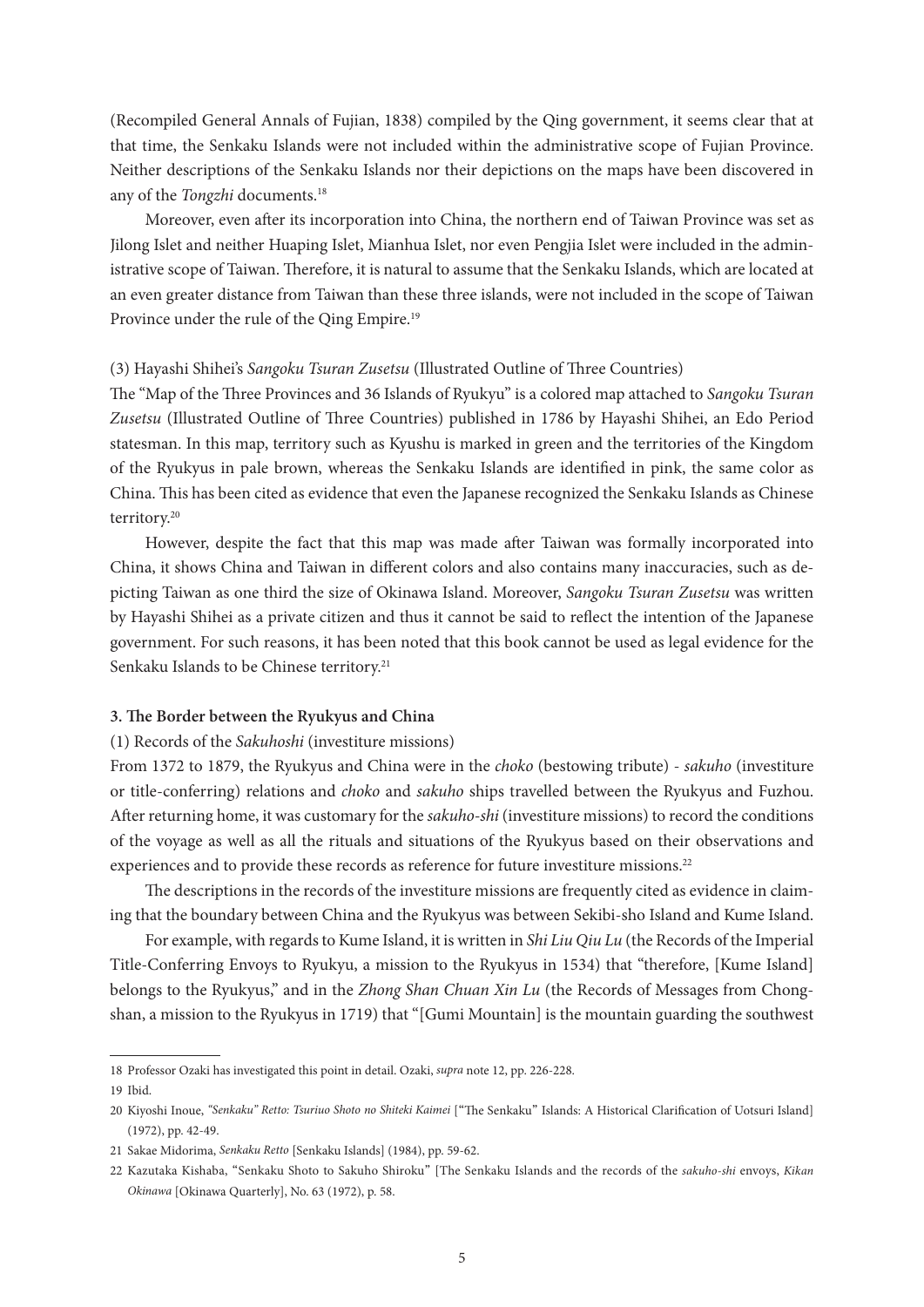border of Ryukyu." 23 24 Also, in *Chong Bian Shi Liuqiu Lu* (the Recompilation of Records of the Imperial Mission to Ryukyu, a mission to the Ryukyus in 1561), it states that "Chi Yu is the mountain that marks the boundary of Ryukyu" and in *Shi Liu Qiu Za Lu* (Miscellaneous Records on Mission to Ryukyu, a mission to the Ryukyus in 1683) the meaning of "*jiao* (outskirts)" that is situated between Chiwei (Sekibi-sho) Island and Kume Island is explained as being "the boundary between the inner and outer."25

However, these descriptions only show clearly that Kume Island was part of the Ryukyus, and there are no descriptions in the above documents about the ownership of Chiwei (Sekibi-sho) Island. The Senkaku Islands are located almost at the mid-point between Fuzhou and Naha, and they were useful as navigation aids on the sea route. Therefore, it should be understood that the description that "Kumejima Island (Gumi Mountain) belongs to the Ryukyus" was made not because the investiture missions considered the Senkaku Islands located west of Gumi Mountain as Chinese territory but because the Senkaku Islands were useful navigation aids.26

Moreover, with regard to the term "*jiao* (outskirts)" and the description "boundary between the inner and outer" in the *Shi Liu Qiu Za Lu,* it is pointed out to be more appropriate to interpret these descriptions as signifying an oceanic zone or the inside and outside of the current, rather than signifying the border of the states, if we consider the existence of *kuroshio* (Black Current or Japan Current) which flowed across the sea route of the investiture ships as well as the beliefs about the sea at that time.<sup>27</sup>

## (2) The 36 Islands of the Ryukyus

China claims that in the Japan-Qing negotiations on the attribution of the Ryukyus in 1879, both parties recognized that the Ryukyus consisted of 36 Islands, and the Senkaku Islands were not included in these Islands.28

However, to be an island of the 36 Islands of the Ryukyus, an island had to be an inhabited island and had a duty to pay tribute to the capital of the Ryukyu Kingdom in Shuri. Only islands that satisfied these conditions were marked as territory belonging to the Ryukyu Kingdom.<sup>29</sup> Certainly, the Senkaku Islands, which did not satisfy these conditions, were not marked on the map of the 36 Islands of the Ryukyus. Nevertheless, as was described above, the Senkaku Islands were not included in the administrative scope of Fujian Province or Taiwan Province in the Ming Period and the Qing Period. Thus, the fact that the Senkaku Islands do not appear on the 36 Islands of the Ryukyus does not immediately signify that the Senkaku Islands belonged to China.

## **III. Territorial Incorporation into Japan**

Japan asserts that "From 1885, the Government of Japan thoroughly conducted surveys of the Senkaku Islands through the agencies of Okinawa Prefecture and by way of other methods. Through these surveys, it was confirmed that the Senkaku Islands had been not only uninhabited but showed no trace of having been under the control of the Qing Dynasty of China. Based on this confirmation, the Government of

<sup>23</sup> It seems that the term ʻChinzan' means an island where the tutelary deity is enshrined. See Ozaki, *supra* note 13, p. 36.

<sup>24</sup> Inoue, *supra* note 20, pp. 26-27 & pp. 40-41.

<sup>25</sup> Ibid., p. 28 & pp. 35-36.

<sup>26</sup> Midorima, *supra* note 21, p. 53; Serita, *supra* note 14., pp. 125-126.

<sup>27</sup> Kishiba, *supra* note 22, pp. 72-73.

<sup>28</sup> "*Pekin Hoso: 1971 nen 12 gatsu 30 nichi*" [Radio Peking (December 30, 1971)], *Kikan Okinawa* [Okinawa Quarterly], No.63 (1972), pp. 233-234.

<sup>29</sup> Serita, *supra* note 14, p. 125.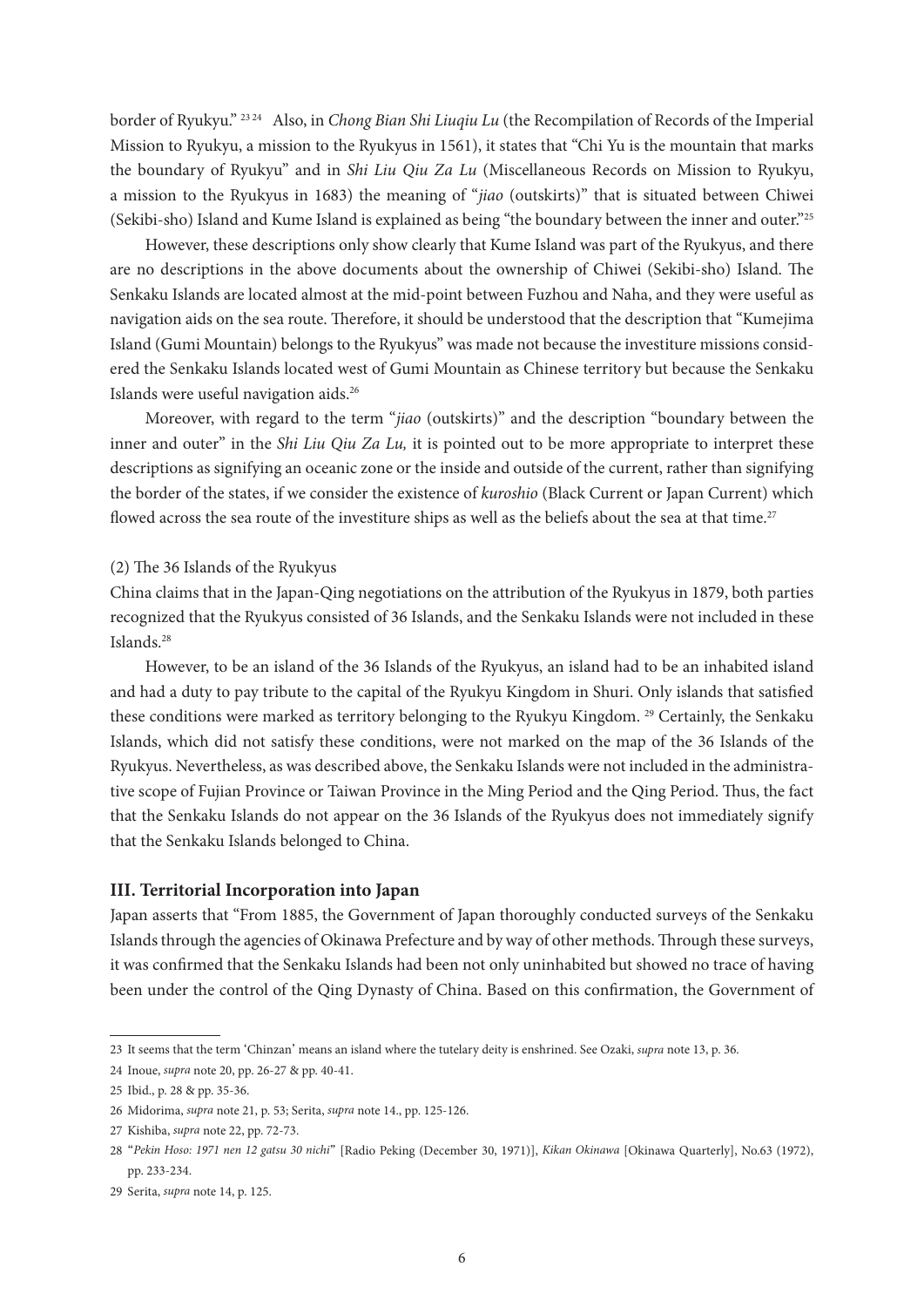Japan made a Cabinet Decision on January 14, 1895, to erect markers on the islands to formally incorporate the Senkaku Islands into the territory of Japan." 30

China, on the other hand, claims that Japan stole the Senkaku Islands during the Jiawu War (First Sino-Japanese War) and that Japan pressured on the Qing government to sign the Treaty of Shimonoseki in April 1895, through which the Qing government was forced to cede Taiwan, all the islands appertaining to it, and the Penghu Islands to Japan.<sup>31</sup>

In the following sections, the validity of Japan's territorial incorporation of the Senkaku Islands will be analysed based on the Cabinet Decision and the relationship between the territorial incorporation and the Sino-Japanese War and the Treaty of Shimonoseki.

## **1. Cabinet Decision on Territorial Incorporation**

(1) Intention to Acquire Sovereignty of the Senkaku Islands

Japan seemed to start showing its intention to acquire sovereignty over the Senkaku Islands around 1879, at the time leading to the establishment of Okinawa Prefecture. In *Dai Nihon Zenzu* (the Map of Great Japan, published in 1879), and also the English version of *Dai Nihon Zenzu* published in the same year, the Senkaku Islands were illustrated within the Ryukyu Islands. Both maps were made by private citizens but published with a copyright license from the Ministry of Interior.

The Geography Bureau in the Ministry of Interior published *Dai Nihon Fuken Kankatsu Zu* (the Map of Prefectural Jurisdiction of Great Japan, 1879), which included the Senkaku Islands in the Ryukyu Islands, and *Dai Nihon Fuken Bunkatsu Zu* (the Map of the Prefectural Divisions of Great Japan, 1881), which depicted the Senkaku Islands on the map of Okinawa Prefecture without showing their names. The fact that the maps prepared by the Ministry of Interior included the Senkaku Islands in the maps of Japan seems to indicate Japan's intention to acquire sovereignty of the islands.<sup>32</sup>

#### (2) The opinion of Foreign Minister Kaoru Inoue on Erecting National Territory Markers

In 1885, the Governor of Okinawa Prefecture submitted a proposal to Interior Minister Aritomo Yamagata asking for instructions on erecting national markers when conducting a survey of the Senkaku Islands. Interior Minister Yamagata found no trace that these islands belonged to the Qing Empire and considered that they were uninhabited islands adjacent to Miyakojima Island and Yaeyama Island, over which Okinawa Prefecture had jurisdiction. For these reasons, he concluded that there seemed to be no problem in erecting national markers and prepared a proposal, entitled "The Matter concerning the Erection of National Markers on the Uninhabited Kumeakashima Island and Two Other Islands," to be submitted to the Dajokan (Ground Council of State) deliberation. Following this on October 9 of the same year, he consulted with Foreign Minister Kaoru Inoue and requested his opinion. On October 21, Foreign Minister Inoue answered as follows.

These islands are small islands near the national border with the Qing Dynasty, and in particular, their names are being attached by the Qing Dynasty. There are those who circulate rumors in Qing newspapers that the Japanese government is occupying islands in the vicinity of Taiwan that belong to the Qing Dynasty, which are arousing their suspicions towards the Japanese government, and who

<sup>30</sup> Gaimusho [Ministry of Foreign Affairs], Senkaku Shoto ni tsuite no Kihon Kenkai [Basic View of the Senkaku Islands], *available at*  <http://www.mofa.go.jp/mofaj/area/senkaku/kenkai.html>.

<sup>31</sup> Kazankai, *supra* note 1, p. 402.

<sup>32</sup> Obviously, there exist the maps of Japan that do not include the Senkaku Islands prior to their incorporation into Japanese territory. The maps of this period have been studied in detail by Professor Ozaki. See Ozaki, *supra* note 13, pp. 41-43.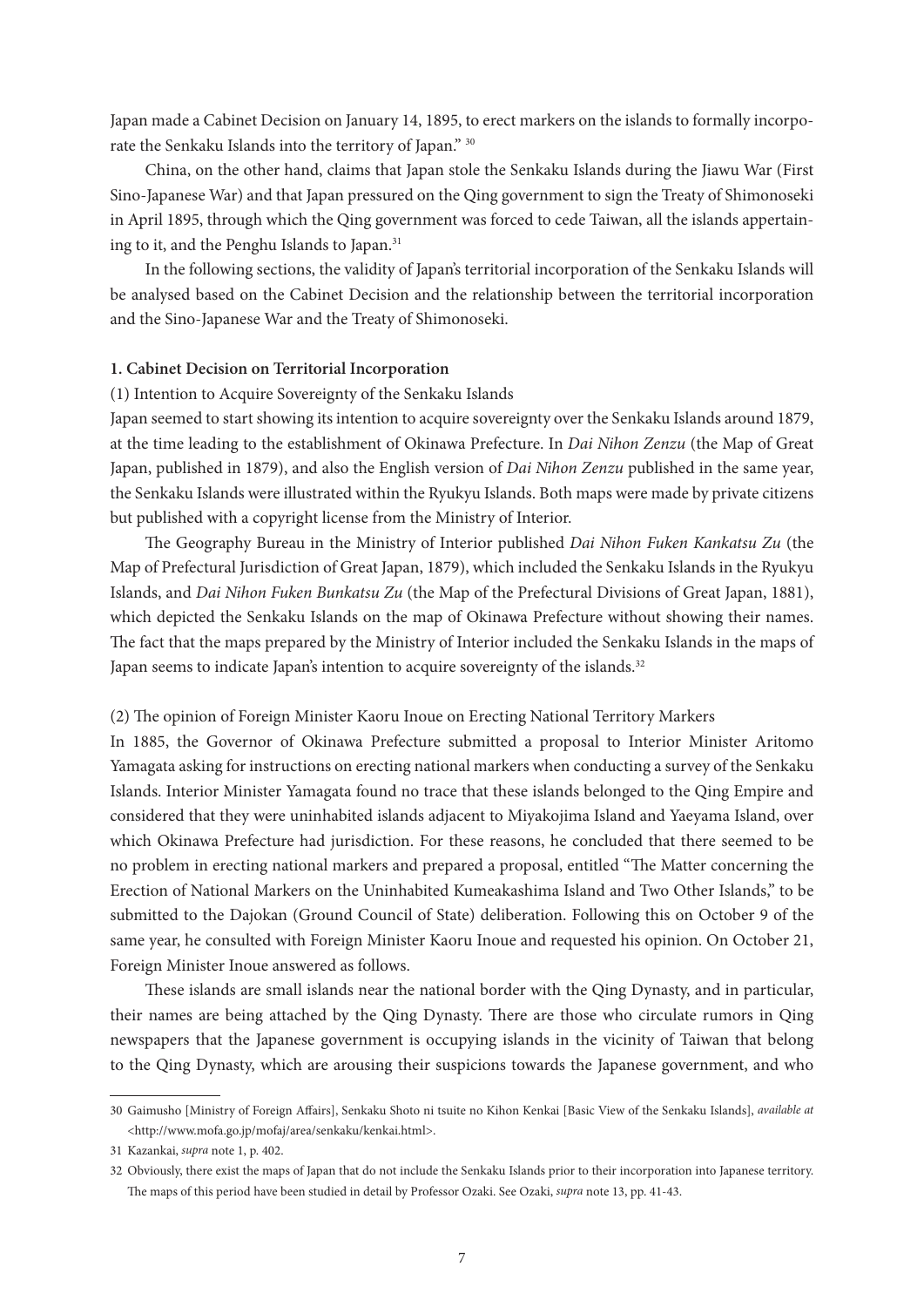frequently alert the Qing government for caution. Therefore, "if we took measures such as publicly erecting national markers, it would result in making the Qing Dynasty suspicious. […] We should deal with the erection of national markers, land development and other undertakings some other day."

Based on this answer, Interior Minister Yamagata postponed the submission of the proposal concerning the erection of national markers to the Dajokan deliberation.

However, the above opinion of Foreign Minister Inoue does not indicate that Japan recognized that the Senkaku Islands belonged to the Qing Empire. He rather considered the diplomatic relations between Japan, which at that time was a small country, and the Qing Empire, which was large. Within the context of the major issues Japan was facing at that time,<sup>33</sup> namely the issue over Korea and the annexation of the Ryukyus, it is pointed out to be natural for the Ministry of Foreign Affairs to avoid any friction with the Qing Dynasty caused by this sort of small issue.<sup>34</sup>

## (3) The Cabinet Decision to Approve the Erection of National Markers

After 1885, Tatsushiro Koga travelled to the Senkaku Islands to engage in fishing activities and collecting bird feathers, while there were also other people who started travelling to the Senkaku Islands to engage in fishing and some other activities. On January 13, 1890, in order to control fishing and other marine activities in the Senkaku Islands, the Okinawa Prefectural Governor submitted a proposal that the Interior Minister place the uninhabited Uotsuri Island and two other islands under the jurisdiction of Yaeyama Island local office. The same proposal was also made to both the Interior Minister and the Foreign Minister on November 26, 1893. However, the government did not respond to any of these proposals. Furthermore, in 1894, Koga applied for a permit to conduct development on the Senkaku Islands to the Interior Minister and the Agriculture Minister, but it was not accepted.35

The Sino-Japanese War started on August 1, 1894, and victory and defeat had almost been decided at the end of the year. It was in this situation that on December 27, Interior Minister Yasushi Nomura requested the opinion of Foreign Minister Munemitsu Mutsu concerning the submission of "The Matter concerning the Erection of Jurisdictional Marker on Kuba Island and Uotsuri Island" to the Cabinet as the circumstances were considered to be different than in 1885. On January 11, 1895, the Foreign Minister answered to the effect that the Ministry of Foreign Affairs did not have any particular objections to the erection of the markers.

In this way, this matter was submitted to the Cabinet on January 14, 1895, and in accordance with the proposals of the Okinawa Prefectural Governor, a Cabinet Decision was made to include "Kuba Island and Uotsuri Island within the jurisdiction of Okinawa Prefecture and to approve the erection of national markers."36 On January 21, under the joint names of the Ministry of Interior and the Ministry of Foreign Affairs, the order was issued that the proposal of the Okinawa Prefectural Governor to erect national markers had been approved.

<sup>33</sup> Serita, *supra* note 14, p. 130.

<sup>34</sup> Ozaki, *supra* note 13, p. 45.

<sup>35</sup> "Ryukyu Gunto ni okeru Koga shi no Koseki" [Mr. Koga's Distinguished Achievements in the Ryukyu Islands], in *Naha Shishi: Shiryo hen dai 2 kan Jyou* [History of Naha City: Historical Materials, Volume 2-1], Naha Shishi Hensyu Iinkai Henshu [Naha City Historical Materials Editorial Committee ed.] (1966), p. 245.

<sup>36</sup> In addition to Kuba Island and Uotsuri Island, it is considered that the Cabinet Decision also incorporated into Japanese territory Kitakojima Island, Minamikojima Island, Tobise Island, Okinokitaiwa Island, and Okinominamiiwa Island, which form a chain with these two islands. However, with regards to the incorporation of Taisho Island, there are two theories; one is that it was incorporated at the same time as these islands by the Cabinet Decision (Serita, *supra* note 14, pp.134-135), while the other is that it was incorporated on July 25, 1921, when it was designated state-owned land and recorded in the registry of national land (Ozaki, *supra* note 13, pp. 48-49).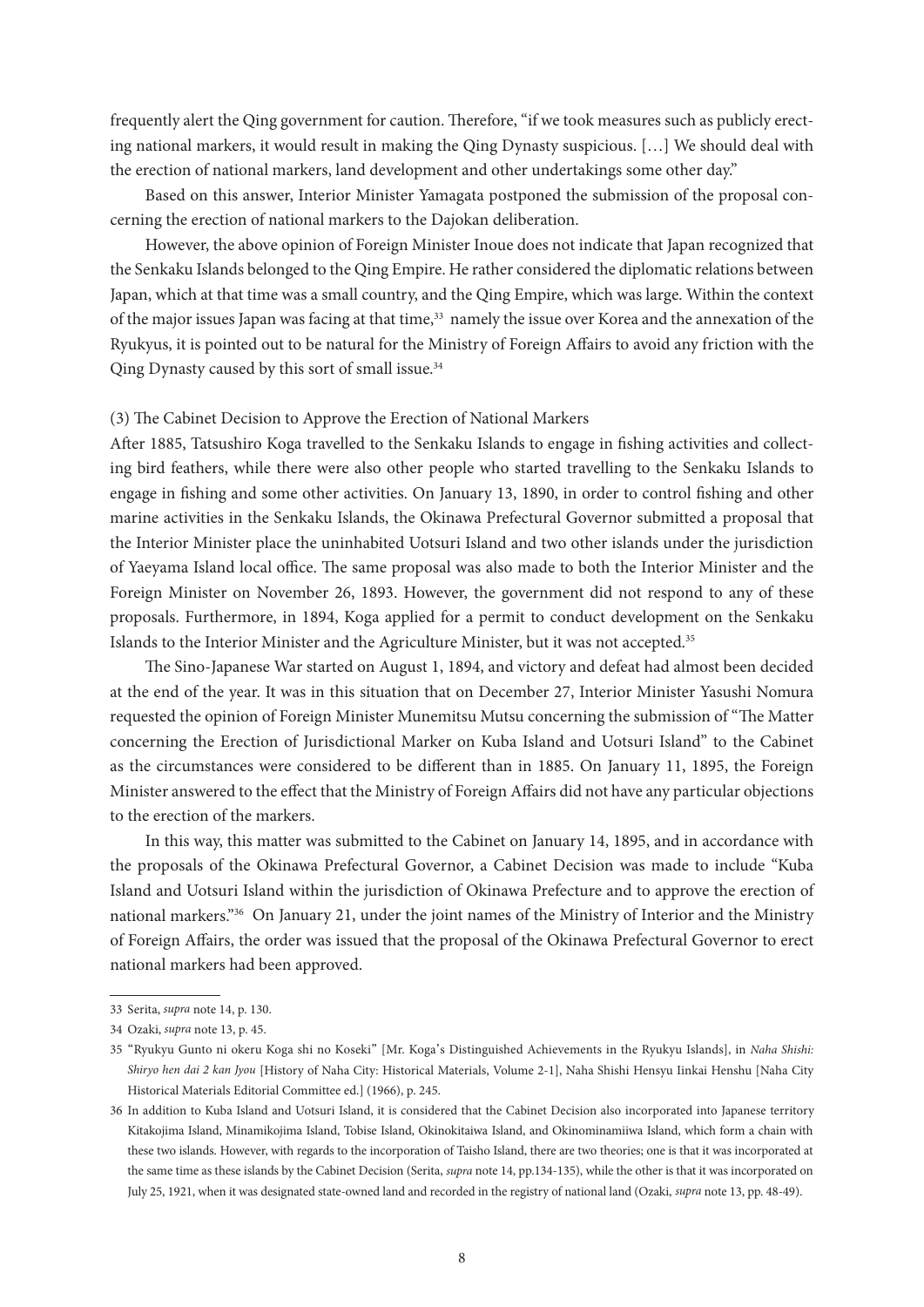## **2. Relationship with the Treaty of Shimonoseki**

On April 17, 1895, the governments of Japan and the Qing Empire signed the Japan-Sino Peace Treaty (hereinafter the Treaty of Shimonoseki). Article 2 of the Treaty of Shimonoseki stipulates that "China cedes to Japan in perpetuity and full sovereignty, the following territories together with all fortifications, arsenals, and public property thereon." One of the "following territories" includes "[t]he island of Formosa, together with all islands appertaining or belonging to the said island of Formosa."

The question is whether the Senkaku Islands were ceded as part of all islands appertaining to the island of Formosa (Taiwan). If the Senkaku Islands were included within the islands appertaining to Taiwan, Japan would have given up sovereignty over the Senkaku Islands in the disposition of its territories after World War II.37

#### (1) The Peace Conference

During the negotiations to conclude the peace treaty, the Qing Empire strongly resisted the demands from Japan for the cession of Taiwan and the Penghu Islands, but it did not raise any question with regards to the status of the Senkaku Islands.<sup>38</sup> If the Qing Empire recognized the Senkaku Islands as its own territory, it would have protested their cession in the same way as it protested that of Taiwan and the Penghu Islands. With regards to this point, some who support China's claim express the opinion that the Qing Empire, which had lost the war, probably did not have time in that period to separately negotiate and determine the territorial rights of the small islands like master seeds.<sup>39</sup> The counter argument to this opinion is that a protest based on international law has nothing to do with victory or defeat in war, and thus if China had recognized the islands to be its own territory, naturally it should have protested their cession or taken some other measure during the war or during the negotiations for the Japan-Sino peace treaty, or even after that period.<sup>40</sup>

## (2) "Official Note on the Transfer of Taiwan"

Moreover, at the signing of the "Official Note on the Transfer of Taiwan" on June 2, 1895, in accordance with Article 5 of the Treaty of Shimonoseki, there were the following exchanges between Japan's minister resident Mizuno and Qing Empire's plenipotentiary Li Ching-fang on the scope of the islands appertaining to Taiwan.

Li expressed concerns that Japan would make a claim at a later time to the islands that were scattered in the vicinity of Fujian Province as the islands appertaining to Taiwan. Thus, he asked whether it was not necessary to prepare a list of the names of the islands included within the islands appertaining to Taiwan. Mizuno replied that there might be islands that are omitted from the list or islands which do not have any names, in which case this would mean that such islands do not fall under the jurisdiction of either government, and that is an inconvenient situation. He continued that the islands appertaining to Taiwan were officially recognized on nautical charts and maps, and because there were the Penghu

<sup>37</sup> It seems that China does not necessarily take the position that the Senkaku Islands were ceded to Japan based on the Treaty of Shimonoseki. Peking Radio, on December 30, 1971, claimed that, "China was robbed of these islands when the defeat of the Qing government was determined in the Sino-Japanese War." It continued that "the Treaty of Shimonoseki was signed and Taiwan, as well as all the islands appertaining to it, and the Penghu Islands were ceded to Japan." *Pekin Radio*, *supra* note 28, p. 234.

<sup>38</sup> Midorima, *supra* note 21, pp. 72-73.

<sup>39</sup> Inoue, *supra* note 20, p. 135.

<sup>40</sup> Shigeyoshi Ozaki, "Senkaku Shoto no Kizoku nit suite (Ge no 2)" [The Territorial Sovereignty over the Senkaku Islands III], *Refarensu* [The Reference], No. 263 (1972), p. 169.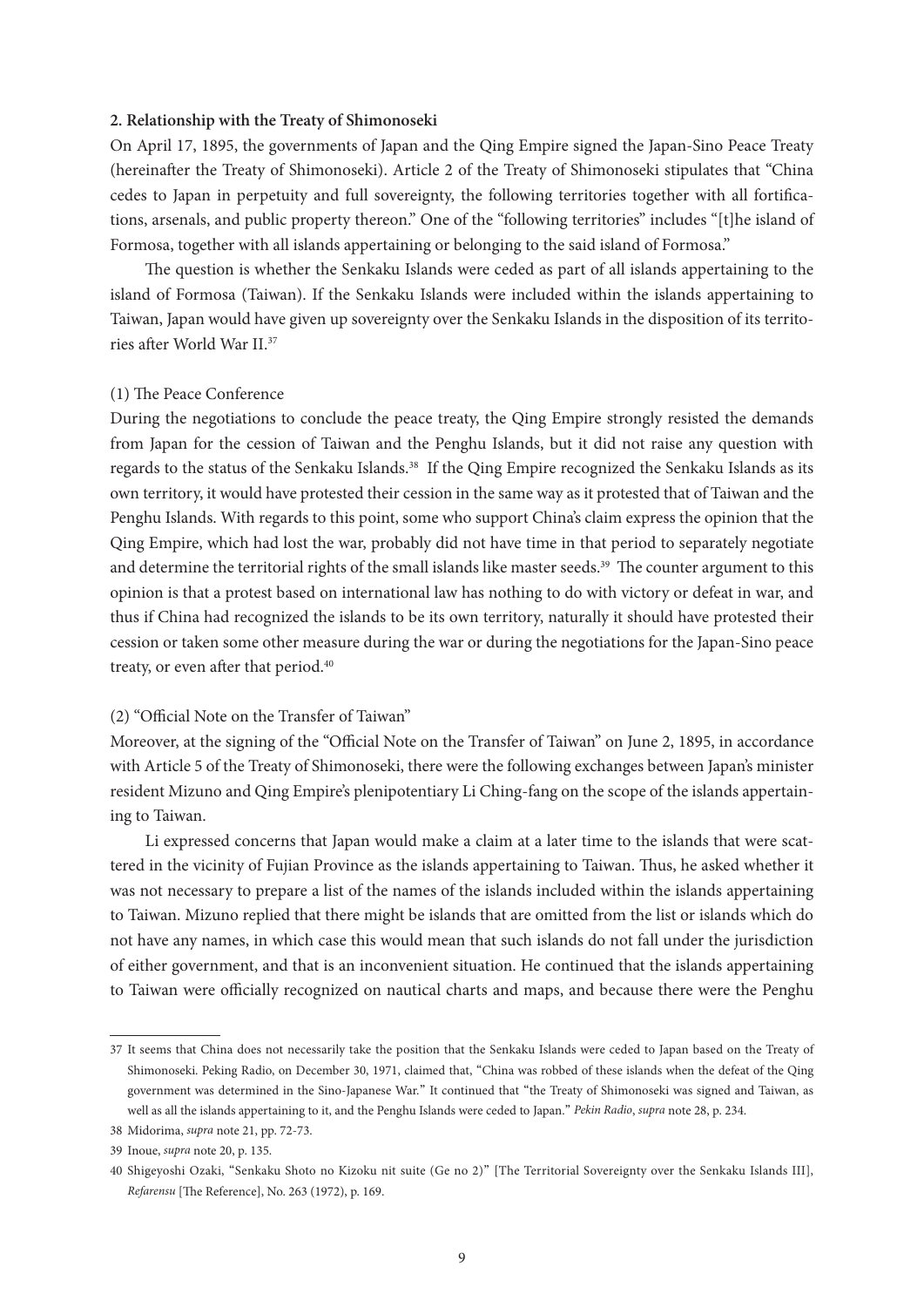Islands lying between Taiwan and Fujian, it would never be the case that the Japanese government would claim the islands in the vicinity of Fujian Province to be among the islands appertaining to Taiwan. Li assented to this.<sup>41</sup>

In relation to this, the maps and nautical charts that Japan published on Taiwan until 1895, without exception, identified the northeast limit of Taiwan in Pengjia Islet, and both Japan and the Qing Empire recognized in their official maps and nautical charts that the Senkaku Islands were not included within the territory of Taiwan.<sup>42</sup>

From the above discussion, it is considered that the Senkaku Islands were not included in "[t]he island of Formosa, together with all islands appertaining or belonging to the said island of Formosa" that were transferred to Japan by Article 2 of the Treaty of Shimonoseki.

## **3. Effective Control after the Incorporation**

As was explained in Chapter I, international law attaches importance to the continuous and peaceful display of territorial sovereignty in deciding the attribution of a certain area. Thus, the question is how Japan exercised control over the Senkaku Islands after its territorial incorporation in 1895 until the end of World War II.

In 1896, when the county system was enforced in Okinawa Prefecture, Uotsuri Island and Kuba Island were soon incorporated into Yaeyama County. Together with Minamikojima Island and Kitakojima Island, Uotsuri Island and Kuba Island were designated as state-owned lands, after which their address numbers were set. 43 In September of the same year, the government granted to lease Tatsushiro Koga the four islands of Uotsuri, Kobi-sho, Minamikojima, and Kitakojima free of charge for 30 years. After the end of the free lease period, the islands were leased for a fee, subject to yearly contract. In 1932, the government sold off the islands to Zenji Koga (Tatsushiro Koga's son) and the four islands became private properties under his name. On the islands, Koga collected the feathers of albatross and mined guano (seabird excrement) as well as engaged in processing other marine products. He paid land tax each year after purchasing the four islands. The management of the islands by Koga continued until immediately before the Pacific War. 44

In addition, various national institutions and the Okinawa prefectural government frequently visited the Senkaku Islands to conduct on-site surveys and reflected the results of these surveys in maps and nautical charts. They also conducted various other surveys, such as of natural resources, geographical features, and a preliminary survey toward the establishment of a meteorological station. Descriptions of the islands appeared in official government documents, including Okinawa Prefecture statistical documents and prefectural directory.45

From the above facts, it can be seen that Japan consistently displayed sovereignty over the Senkaku Islands during the period from the territorial incorporation until the end of the Pacific War. No state had ever protested against Japan's sovereignty over the Senkaku Islands during this period.<sup>46</sup>

<sup>41</sup> Kanori Ino, *Taiwan Bunka Shi* [A Cultural History of Taiwan Part 2] (1928), pp. 936-937.

<sup>42</sup> Serita, *supra* note 14, p. 141.

<sup>43</sup> Taisho Island was designated state-owned land and listed in the registry of national land on July 25, 1921. (Ozaki, *supra* note 13, pp. 48-49)

<sup>44</sup> Ibid., pp. 50-51.

<sup>45</sup> Ibid., pp. 51-52.

<sup>46</sup> Midorima, *supra* note 21, p. 109.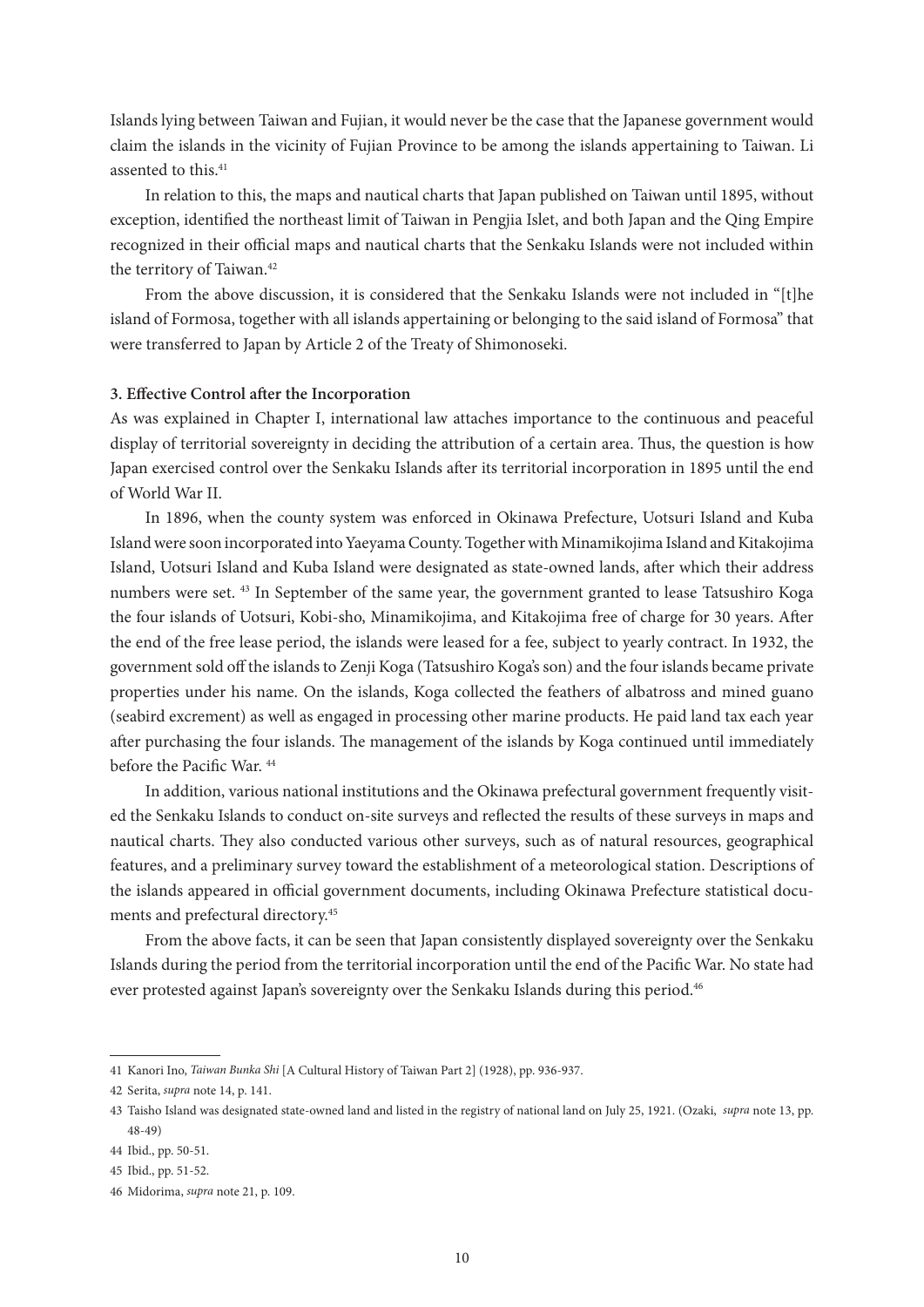## **IV. Position after World War II**

## **1. Disposition of Territory in the Post-War Period**

In 1943 during World War II, three of the main allied powers of Great Britain, the United States, and China announced the Cairo Declaration, in which they included the statement "[t]he objective of the participating countries... is to restore to the Republic of China all the territories Japan has stolen from the Qing Dynasty of China such as Manchuria, Formosa (Taiwan) and the Pescadores (the Penghu Islands)." Japan accepted the Potsdam Declaration on August 15, 1945, and by signing the instrument of surrender on September 2, it agreed to the policy described in the Cairo Declaration.

Based on the above policy in the declarations, the Peace Treaty with Japan of 1951 specifically stipulated which territories Japan would renounce and which it would retain among those territories that it possessed before the war. Related to this paper, Article 2 stipulates that Japan renounces Taiwan and Penghu Islands. Meanwhile, Article 3 provides that Japan retains sovereignty of the Nansei Shoto Islands south of 29° north latitude, and that the United States can exercise the three powers (powers of administration, legislation, and jurisdiction) over these territories and their inhabitants until it proposes their trusteeship to the United Nations.

#### **2. Attitudes of the States Concerned**

It will be discussed here if the Senkaku Islands were part of the territory that Japan had to renounce or if they were part of the territory over which Japan retained sovereignty in the Peace Treaty with Japan. This section will consider this question by examining the responses of the states concerned after the end of World War II.

#### (1) Legislations by the United States Military Government

When occupying Okinawa after the war, the United States succeeded the jurisdictional scope that Okinawa Prefecture had before. For example, on January 29, 1946, in response to the General Headquarter of the Allied Forces' (GHQ) "Memorandum of Understanding on Governmental and Administrative Separation of Certain Outlying Areas from Japan," the Ministry of Foreign Affairs unofficially submitted to GHQ a document entitled "Outlook on the Nansei Shoto Islands" with a list of the names of the Nansei Shoto Islands. This list included the Senkaku Islands within Okinawa Prefecture, mentioning the following islands' names: Sekibi-sho Island, Kobi-sho Island, Kitajima Island, Minamijima Island, and Uotsuri Island. 47 Moreover, in the following legislations, the United States indicated the latitude and longitude of the area over which the United States Civil Administration of the Ryukyu Islands (USCAR) and the Government of the Ryukyu Islands had jurisdiction, and the Senkaku Islands were included within this area: the "Law Concerning the Organization of the Gunto Governments" (United States Military Government Ordinance No. 22), the "Provisions of the Government of the Ryukyu Islands" (United States Civil Administration Ordinance No.68) that provided the legal basis for the establishment of the Government of the Ryukyu Islands, and the "Geographic Boundary of the Ryukyu Islands" (United States Civil Administration Proclamation No.27) that re-designated the geographical boundaries of the Ryukyu Islands under the administration of the United States alongside the restoration of the Amami Islands. 48 In this way, the

<sup>47</sup> "(i) Genko Kankei Horei: Gaimusyo no Nansei Shoto Kan" [(i) Current Legal Developments: Ministry of Foreign Affairs' View on the Nansei Shoto Islands], *Kikan Okinawa* [Okinawa Quarterly], No.56 (1971), pp. 107-108.

<sup>48</sup> "(i) Genko Kankei Horei: Ryukyu Retto no Chiriteki Kyokai" [(i) Current Legal Developments: Geographical Boundaries of the Ryukyu Islands], *Kikan Okinawa* [Okinawa Quarterly], No. 56 (1971), pp. 109-111.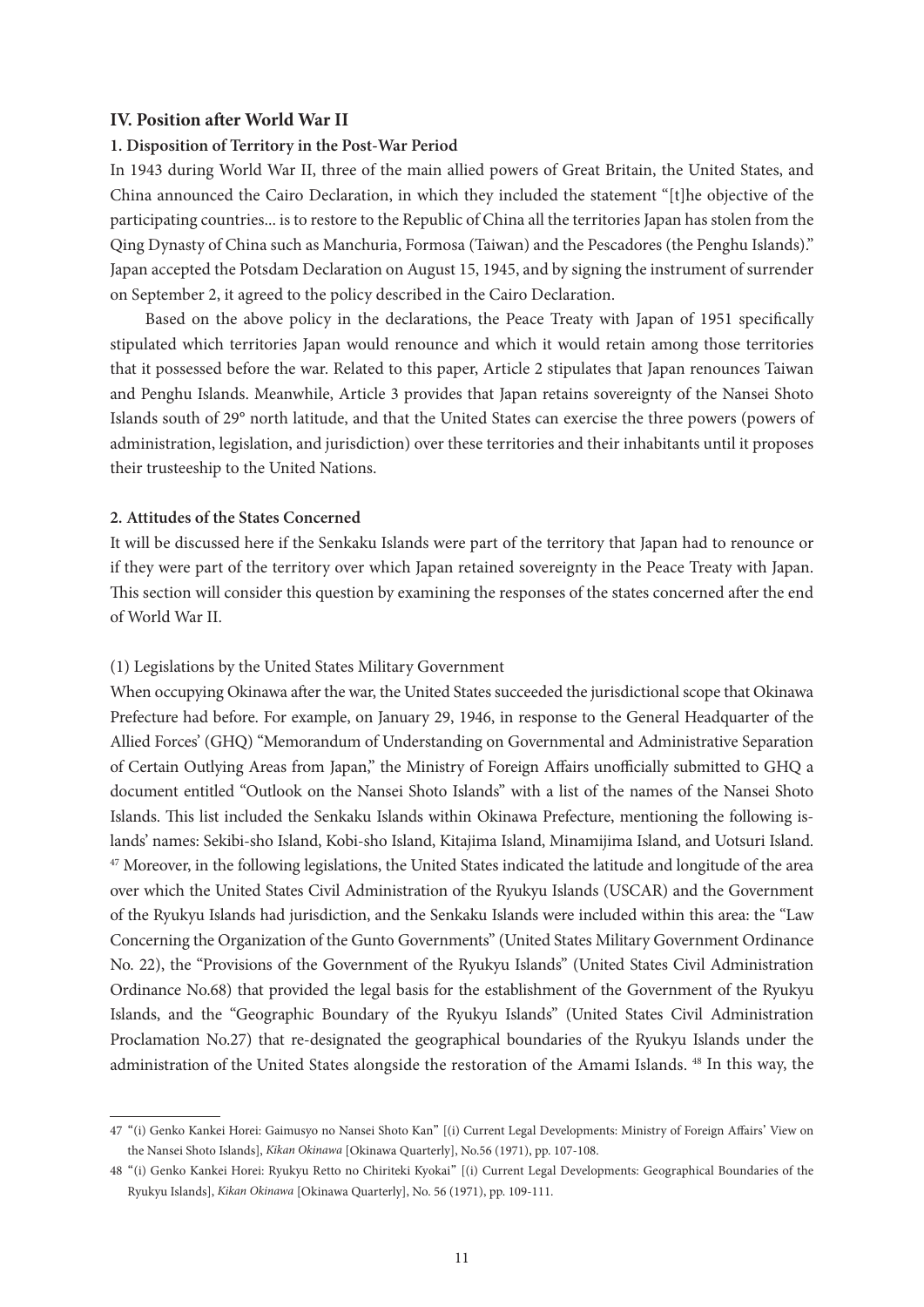United States consistently treated the Senkaku Islands as one part of Okinawa during the period of its administration of Okinawa.

The islands were also treated as part of Okinawa in the "Agreement between Japan and the United States concerning the Ryukyu Islands and the Daito Islands" in 1972 hereinafter the Okinawa Reversion Agreement). In the Agreed Minutes for the Agreement, the Senkaku Islands were included in the territories to be reverted to Japan, as stated that "[t]he territories [restored to Japan through this Agreement] are the territories under the administration of the United States of America under Article 3 of the Treaty of Peace with Japan, and are, as designated under Civil Administration Proclamation Number 27."

# (2) Effective Control by Japan under the United States Administration

Japan continued to display effective control over the Senkaku Islands through the activities of the United States Civil Administration of the Ryukyu Islands and the Government of the Ryukyu Islands, even at the time under the United States administrations.

## [The use of the islands and tax collections]

In 1951, the U.S. Navy established a maritime zone for bombing exercises around Kuba Island and Taisho Island, and also designated Kuba Island as a zone for special exercises. Taisho Island was also designated as a zone for exercises in 1956. Since Kuba Island was private property owned by Zenji Koga, in July 1958, the United States Civil Administration, designating the Government of the Ryukyu Islands as its agent, concluded a basic lease agreement with Koga and paid him rent. Prior to that, the Government of the Ryukyu Islands had levied property tax from Koga for Uotsuri Island and the other four islands that he owned. After the conclusion of the lease agreement, it also newly collected withholding tax from the income he received from leasing Kuba Island.<sup>49</sup>

## [Scientific surveys]

A total of 10 scientific surveys on the geological features, resources, and biota of the islands were conducted on the Senkaku Islands between 1950 and 1971.<sup>50</sup>

# [Law enforcement against illegal entry into the area]

In 1968, officials from the Immigration Agency of the Legal Affairs Department, the Government of the Ryukyu Islands, discovered that a few dozen Taiwanese had landed on Minamikojima Island and were engaged in the work of dismantling ships that had been stranded. As these workers did not have a permit to enter the area, the officials ordered them to leave the island and instructed them to acquire the permit to enter the area, should they wish to do so. The workers left Minamikojima Island and later returned to the island with a permit from the Ryukyu Islands High Commissioner.<sup>51</sup>

## [Erection of territorial markers]

In 1970, the Government of the Ryukyu Islands erected territorial markers on five islands–Uotsuri Island, Kitakojima Island, Minamikojima Island, Kuba Island, and Taisho Island–stating that entry to

<sup>49</sup> Midorima, *supra* note 21, pp. 115-116.

<sup>50</sup> Ibid., pp. 117-118.

<sup>51</sup> "(Ro) Kankei Kobunsyo to: Senkaku Retto ni okeru Fuho Nyuiki Taiwanjin no Chosa Hokoku" [(Ro) Recent Developments (Official Documents): Report on the Investigation of the Illegal Entry of Taiwanese into the Senkaku Islands, *Kikan Okinawa* [Okinawa Quarterly], No. 56 (1971), pp. 165-168.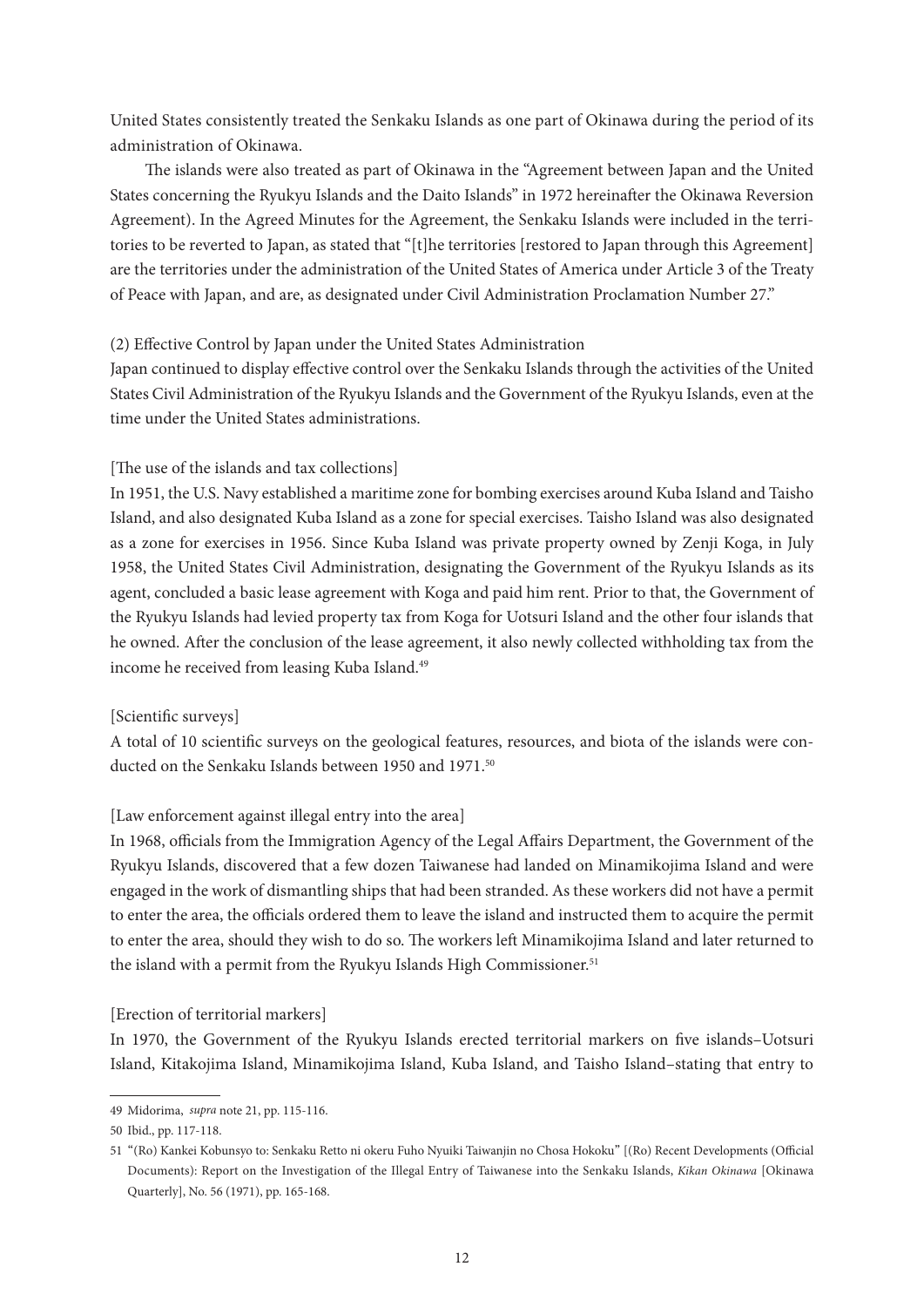these islands is prohibited to anyone other than the inhabitants of the Ryukyu Islands without permission of the High Commissioner. In addition, in 1969, Ishigaki City erected markers on the above five islands to indicate the land register.<sup>52</sup>

## (3) China's Response

Toward achieving the retrocession of Taiwan and the Penghu Islands as stated by the Potsdam Declaration, on August 29, 1945, China appointed the Chief Executive of Taiwan Provincial Government and Garrison Commander, and on September 20, promulgated the Taiwan Provincial Administrative Executive Office Organizational Ordinance. On October 25, by conducting the formal surrender ceremony for the retrocession of the territories from Japan to China, China officially recovered Taiwan and the Penghu Islands as its own territory.53

In contrast, from 1945 until 1970, China did not make any territorial claims to the Senkaku Islands, nor did it lodge any kind of effective protest. 54 This suggests that even China itself recognized that the Senkaku Islands were not part of Taiwan or the Penghu Islands.

Therefore, it can be said that, according to Article 3 of the Peace Treaty with Japan, the Senkaku Islands were included as part of the area over which Japan remain to hold its sovereignty, and based on the Okinawa Reversion Agreement, the United States restored Japan's sovereignty over them.

# **Conclusion**

This paper examined the major arguments concerning the dispute over the title of the Senkaku Islands. There exist other arguments in the dispute, such as the argument that the names of the Senkaku Islands were given by Chinese and that this fact serves as evidence that historically they were Chinese territory. It was beyond the scope of this paper to analyse these points because they are not regarded as decisive elements in determining the attribution of territory under international law. 55 In addition, the paper did not examine some materials of dubious credibility, such as the imperial edict of Empress Dowager Cixi that awarded Uotsuri Island to Sheng Xuanhuai for the collection of medical herbs, due to space constraints.

The recent developments regarding the Senkaku Islands are as follows. First, in 1992, China enacted the "Law on the Territorial Sea and the Contiguous Zone." 56 In Article 2 of this law, the Senkaku Islands are clearly described as being Chinese territory. In March 2004, an incident occurred, in which Chinese activists had illegally landed on the Senkaku Islands and were arrested by the Japanese police and deported to China. Also, in February 2005, in response to the nationalization of the Uotsuri Island lighthouse by the Japanese government due to the abandonment by the owner, the Chinese government commented on this act as "illegal and without effect." Furthermore, recently, there is an issue between Japan and China concerning the China's exploitation of gas fields in the area around the Senkaku Islands, where maritime boundaries between the two states have not been delimited.

<sup>52</sup> "(Ro) Kankei Kobunsyo to: Senkaku Retto ni okeru Keikokuban Setti nit suite" [(Ro) Recent Developments (Official Documents): Regarding the Erection of Warning Signs on the Senkaku Islands], *Kikan Okinawa* [Okinawa Quarterly], No. 56 (1971), pp. 135-136; "(Ro) Kankei Kobunsyo to: Senkaku Gunto Hyochu Konryu Hokokusho" [Report on the Establishment of Territorial Markers in the Senkaku Islands], *Kikan Okinawa* [Okinawa Quarterly], No. 56 (1971), pp. 174-178.

<sup>53</sup> Keishiro Irie, *Nihon Kowa Jyoyaku no Kenkyu* [Research on the Peace Treaty with Japan] (1951), pp. 61-64.

<sup>54</sup> Serita, *supra* note 14, p. 115.

<sup>55</sup> Ozaki, *supra* note 12, pp. 208-220.

<sup>56</sup> Law on the Territorial Sea and the Contiguous Zone (Law of the People's Republic of China No.55), *translated in* Chugoku Sogo Kenkyujo hen [China Research Institute Editorial Committee ed.], *Genko Chuka Jinmin Kyowakoku Roppo 1* [Contemporary Laws of the People's Republic of China 1], pp. 124-126.